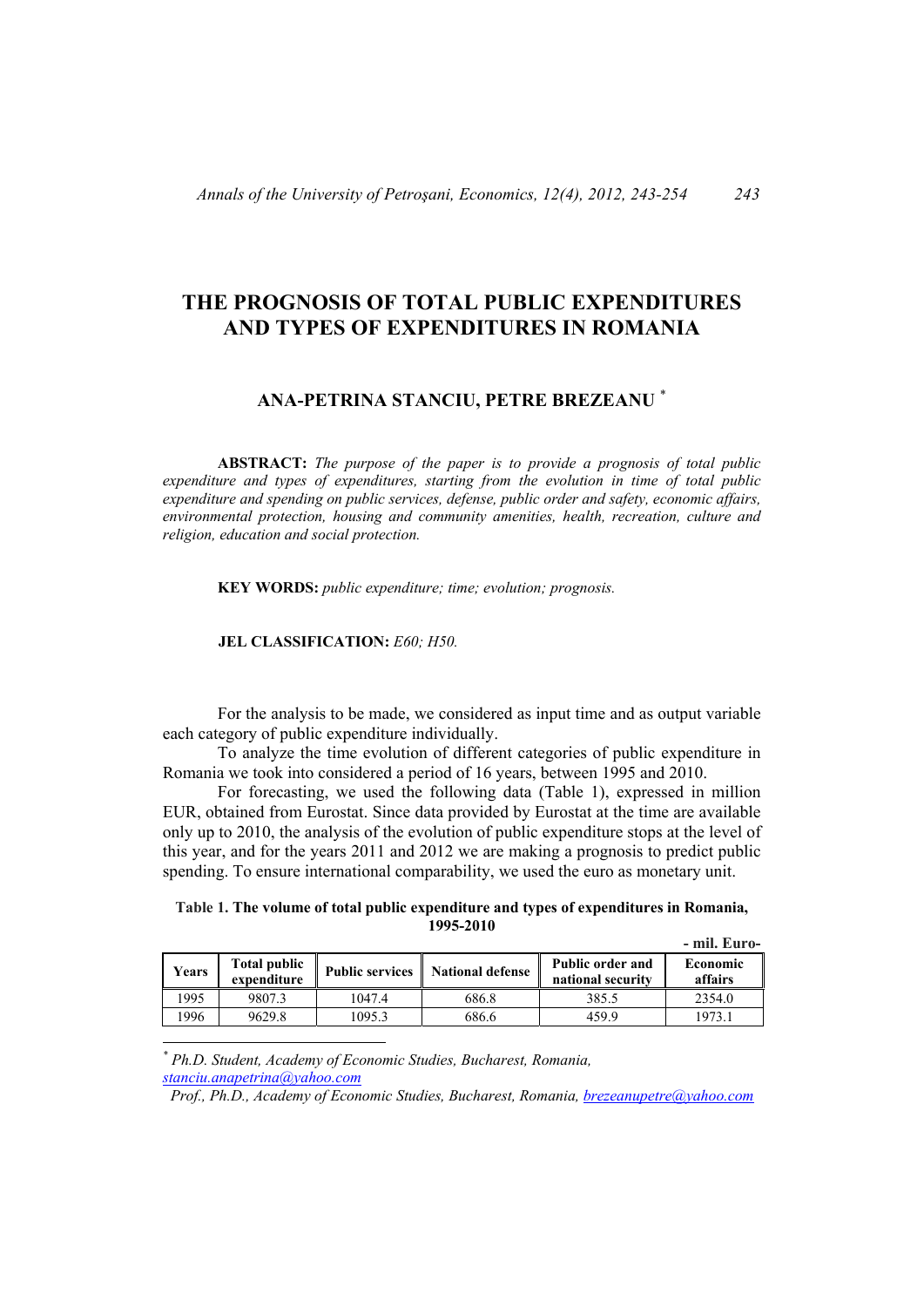*244 Stanciu, A.P.; Brezeanu, P.* 

| 1997 | 10894.7 | 2132.1 | 792.8  | 229.1  | 1771.0  |
|------|---------|--------|--------|--------|---------|
| 1998 | 13277.8 | 2720.2 | 294.9  | 200.3  | 2044.0  |
| 1999 | 13237.8 | 3482.8 | 622.5  | 551.6  | 1523.7  |
| 2000 | 15674.1 | 3212.2 | 878.0  | 913.8  | 2274.6  |
| 2001 | 16424.7 | 2926.9 | 858.7  | 718.7  | 2218.5  |
| 2002 | 17020.0 | 2604.7 | 1080.8 | 967.6  | 2133.2  |
| 2003 | 17588.7 | 2181.9 | 1331.7 | 973.8  | 2579.4  |
| 2004 | 20489.7 | 2384.7 | 1340.9 | 1118.2 | 3431.2  |
| 2005 | 26808.0 | 2611.8 | 2375.5 | 1682.9 | 4208.2  |
| 2006 | 34743.9 | 3211.3 | 2253.6 | 2340.8 | 6760.3  |
| 2007 | 47690.7 | 5406.7 | 2237.3 | 3054.9 | 10400.4 |
| 2008 | 54906.0 | 6533.5 | 2074.3 | 3139.1 | 10955.4 |
| 2009 | 48585.6 | 4959.9 | 1770.6 | 2554.4 | 9087.1  |
| 2010 | 49875.0 | 5522.1 | 1828.4 | 3008.2 | 8466.8  |

**Table 2. The volume of total public expenditure and types of expenditures in Romania, 1995-2010 -mil. Euro-**

|       |                             |                                          |               |                                        |                  | -шп. счго-           |
|-------|-----------------------------|------------------------------------------|---------------|----------------------------------------|------------------|----------------------|
| Years | Environmental<br>protection | <b>Constructions</b><br>and arrangements | <b>Health</b> | Recreation.<br>culture<br>and religion | <b>Education</b> | Social<br>protection |
| 1995  | 51.5                        | 427.9                                    | 684.9         | 179.2                                  | 960.6            | 3029.5               |
| 1996  | 37.5                        | 441.1                                    | 671.1         | 223.9                                  | 1053.7           | 2987.6               |
| 1997  | 78.6                        | 452.2                                    | 616.3         | 346.7                                  | 997.6            | 3478.3               |
| 1998  | 12.0                        | 502.1                                    | 975.5         | 525.6                                  | 1502.3           | 4500.9               |
| 1999  | 10.2                        | 454.1                                    | 1274.4        | 190.7                                  | 1059.7           | 4068.0               |
| 2000  | 90.6                        | 585.2                                    | 1699.7        | 297.3                                  | 1293.4           | 4429.3               |
| 2001  | 120.8                       | 654.8                                    | 1855.3        | 264.1                                  | 1752.5           | 5054.2               |
| 2002  | 115.0                       | 940.4                                    | 2002.9        | 306.6                                  | 1950.1           | 4918.7               |
| 2003  | 104.1                       | 1078.3                                   | 1815.6        | 376.4                                  | 1864.4           | 5283.3               |
| 2004  | 75.1                        | 1264.2                                   | 1553.8        | 415.8                                  | 2208.1           | 6697.8               |
| 2005  | 254.5                       | 1288.5                                   | 2147.8        | 532.1                                  | 2869.5           | 8837.4               |
| 2006  | 344.1                       | 1435.4                                   | 2633.4        | 988.3                                  | 4027.1           | 10749.6              |
| 2007  | 520.8                       | 1938.0                                   | 3864.8        | 1354.6                                 | 4914.8           | 13998.4              |
| 2008  | 678.1                       | 1833.4                                   | 4506.3        | 1583.7                                 | 6252.9           | 17349.3              |
| 2009  | 679.4                       | 1638.7                                   | 4530.2        | 1275.6                                 | 4830.9           | 17258.7              |
| 2010  | 910.2                       | 1624.1                                   | 4498.7        | 1313.7                                 | 4160.3           | 18542.6              |

*Source: http:epp.eurostat.eu.europa.eu* 

Next, we are making predictions of components involved in the calculation of public expenditure in relation to time.

 From the evolution in time of total public expenditure (Figure 1), we notice that it is approximated by a third degree polynomial of the following form:

$$
p(x) = p_0 + p_1 \cdot x + p_2 \cdot x^2 + p_3 \cdot x^3 \tag{1}
$$

Polynomial interpolation parameter values above are: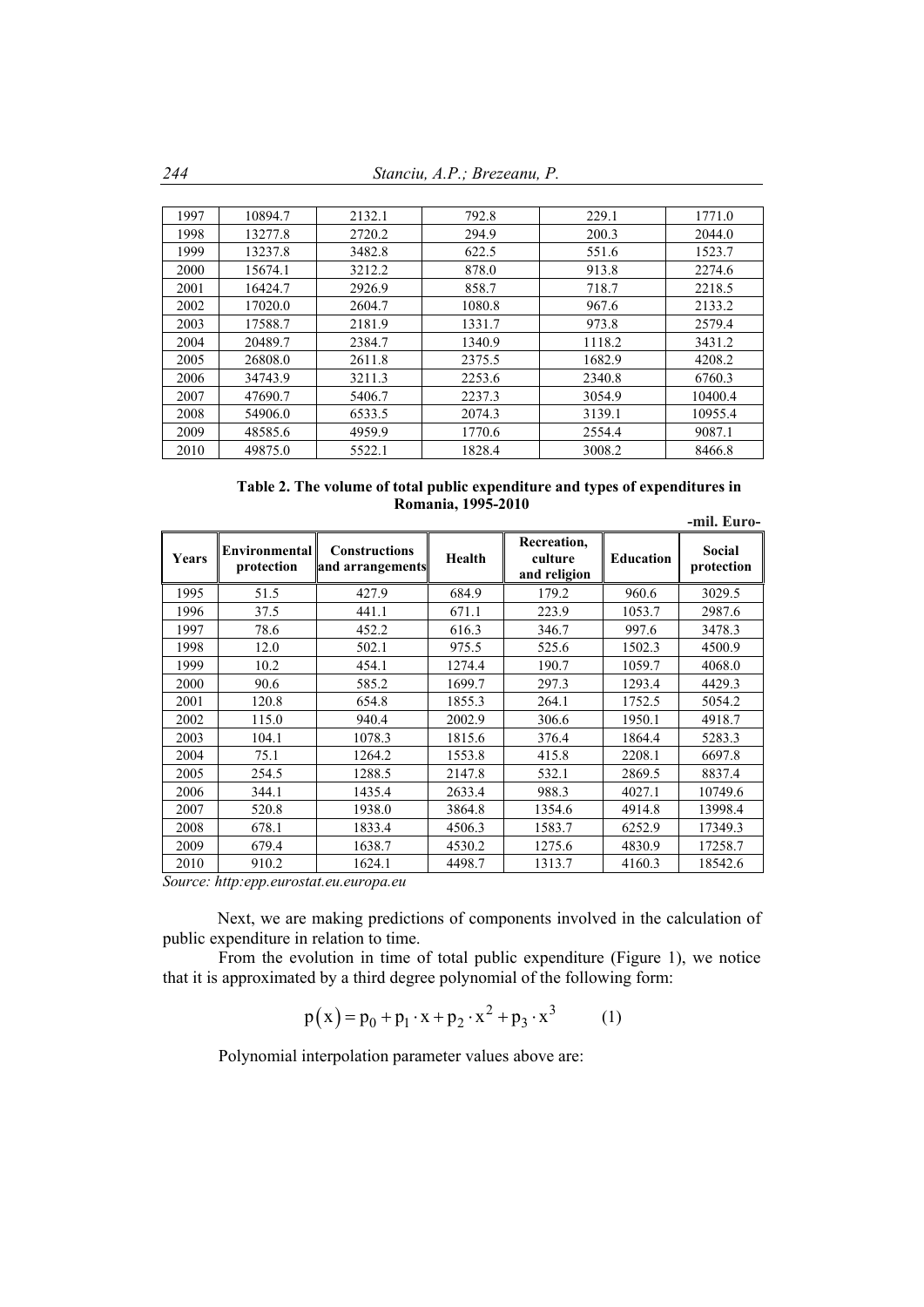$p_0 = 104347653508.07$ ;  $p_1 = -155861584.35$ ;  $p_2 = 77599.7595$ ;  $p_3 = -12.877938763$ 



**Figure 1. The evolution of total public expenditure in Romania, 1995-2010** 

 Values forecasted for total public expenditure for 2011 and 2012 are given in Table 3.

| Time [years]                                                    | <b>Total expenditure [mil Euro]</b> |  |
|-----------------------------------------------------------------|-------------------------------------|--|
| 2011                                                            | 60188                               |  |
| 2012<br>64903                                                   |                                     |  |
| $S_{\alpha\mu\nu\rho\alpha}$ , $\Omega_{\mu\nu\alpha}$ programs |                                     |  |

**Table 3. Forecast of total public expenditure for 2011 and 2012** 

 *Source: Own processing* 

If we follow the graph given in Figure 1, the increase of total public spending in 2011 and 2012 is obvious.

The evolution in time during the period under consideration of spending on public services is given in Figure 2.

This is well approximated by a polynomial of degree three:

$$
p(x) = p_0 + p_1 \cdot x + p_2 \cdot x^2 + p_3 \cdot x^3 \tag{2}
$$

 Polynomial interpolation parameter values above are:  $p_0 = -37276233826.59$ ;  $p_1 = 55871678.3$ ;  $p_2 = -27914.556472$ ;  $p_3 = 4.6488882323$ 

Values forecasted for expenditure on public services for 2011 and 2012 are given in Table 4. We can observe a similar growing trend for spending on public services, such as in case of total public expenditure.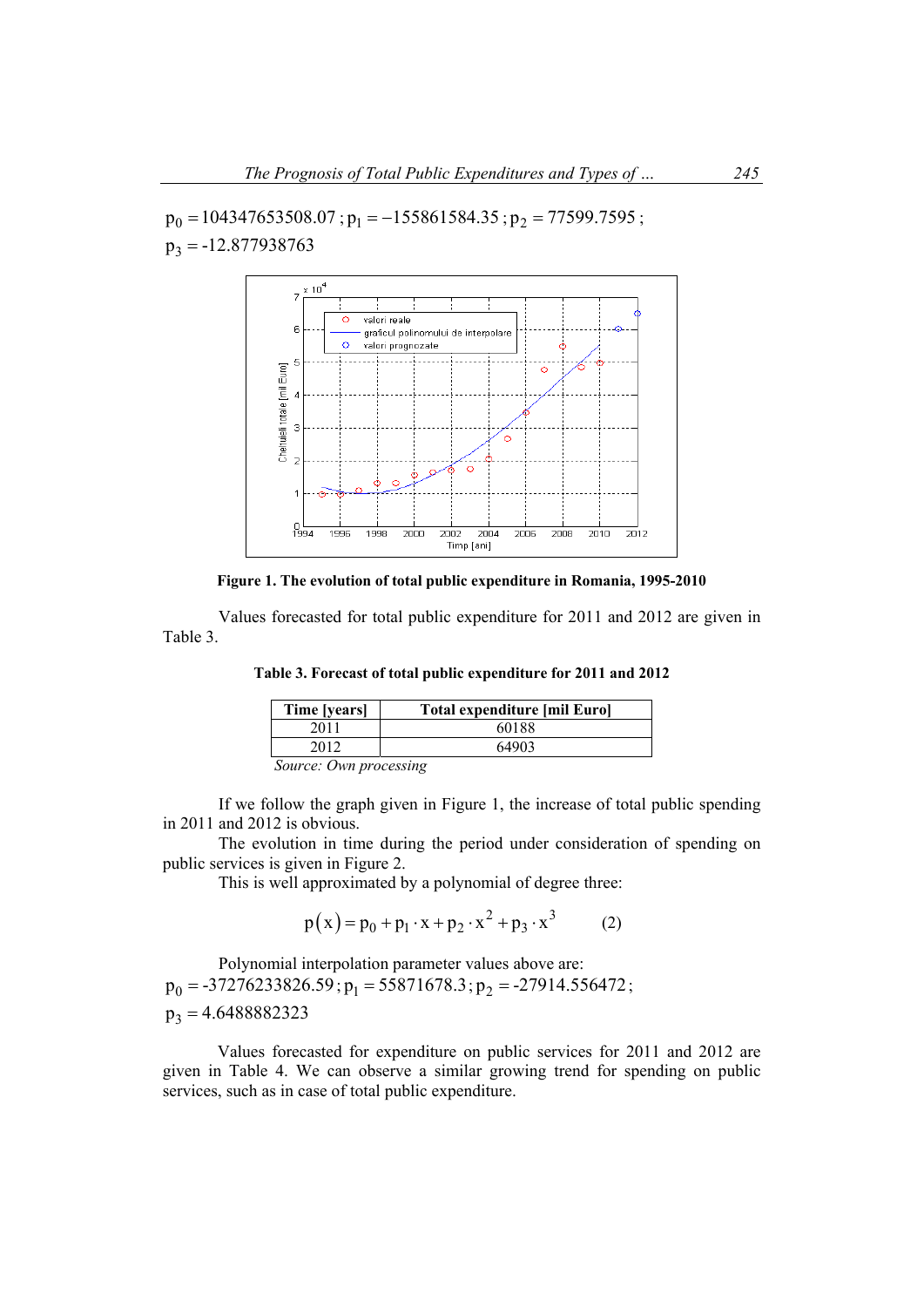

**Figure 2. The evolution of spending on public services in Romania, 1995-2010** 

| Table 4. Forecast of expenditure on public services for 2011 and 2012 |
|-----------------------------------------------------------------------|
|-----------------------------------------------------------------------|

| Time [years]           | <b>Public services [mil Euro]</b> |  |
|------------------------|-----------------------------------|--|
| 2011                   | 7586.7                            |  |
| 2012                   | 9055.3                            |  |
| Saurea: Our processing |                                   |  |

 *Source: Own processing* 

The evolution in time during the period under consideration of spending on national defense is shown in Figure 3, and they can be approximated by a polynomial interpolation of degree five:



**Figure 3. The evolution of spending on national defense in Romania, 1995-2010** 

$$
p(x) = p_0 + p_1 \cdot x + p_2 \cdot x^2 + p_3 \cdot x^3 p_4 \cdot x^4 + p_5 \cdot x^5
$$
 (3)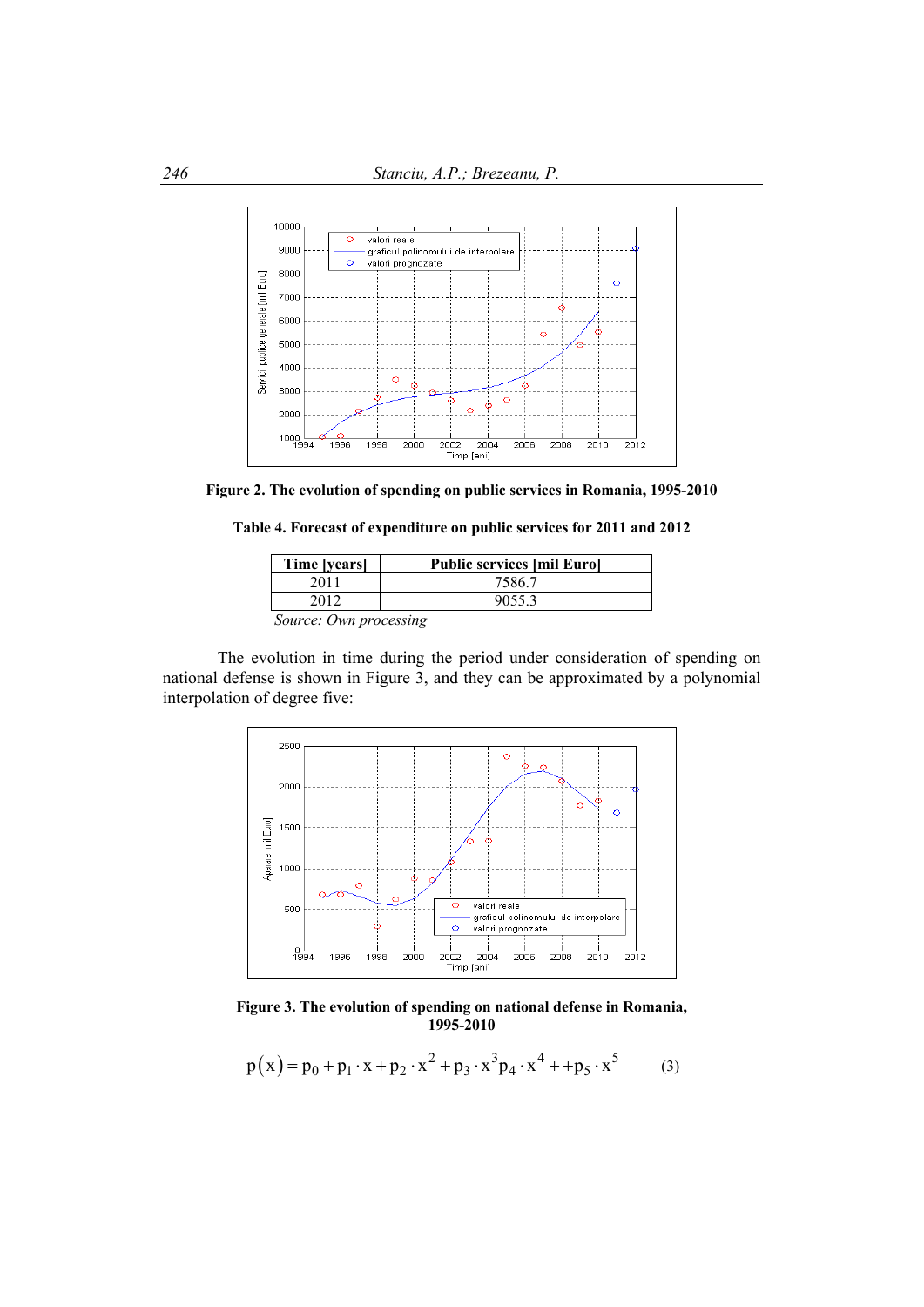Polynomial interpolation parameter values above are:  $p_0 = -2445555949363593$ ;  $p_1 = 6104703676093.988$ ;  $p_2 = -6095513282.404293 \ p_3 = 3043159.374245$ ;  $p_4 = -27914.556472$ ;  $p_5 = 0.0758489685661$ 

Values forecasted for expenditure on national defense for 2011 and 2012 are given in Table 5.

**Table 5. Forecast of expenditure on national defense for 2011 and 2012** 

| Time [years]           | <b>National defense [mil Euro]</b> |  |
|------------------------|------------------------------------|--|
| 2011                   | 1686.5                             |  |
| 2012                   | 1971.5                             |  |
| Source: Own processing |                                    |  |

If we look at the forecast of expenditure on national defense , we see in Figure 3, that while in 2011, an year when Romania was still affected by the crisis, there were significant decreasing in spending for national defense, for the next year it registered an increase.

Regarding spending on public order and safety in Romania, the evolution in time is given in Figure 4. The interpolation polynomial that approximates these values is degree three:

$$
p(x) = p_0 + p_1 \cdot x + p_2 \cdot x^2 + p_3 \cdot x^3 \tag{4}
$$

 Polynomial interpolation parameter values above are:  $p_0 = 16213454844.39$ ;  $p_1 = -24266379.0836$ ;  $p_2 = 12106.1945991$ ;  $p_3 = -2.01318431764$ .



**Figure 4. The evolution of spending on public order and national security in Romania, 1995-2010**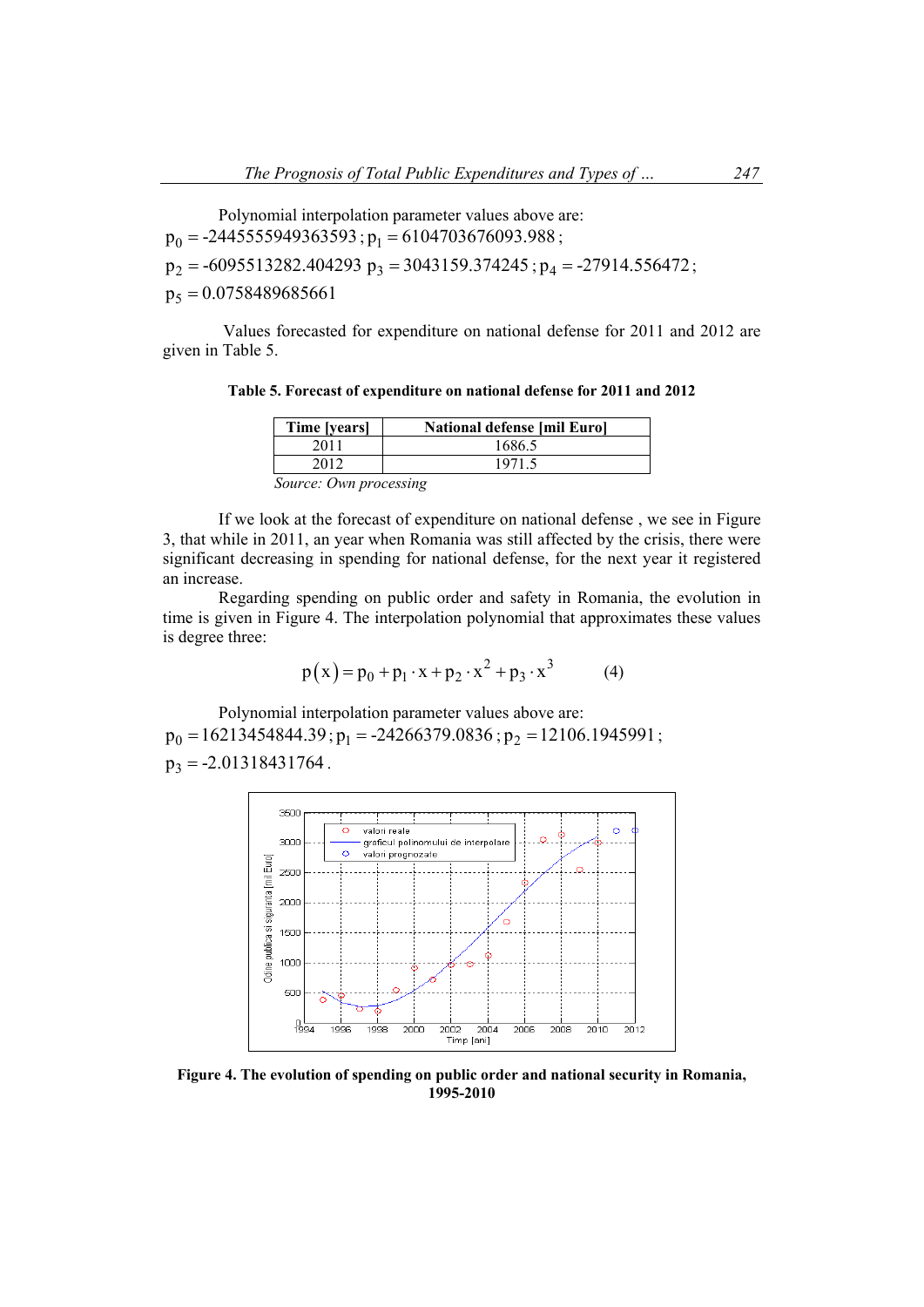Values forecasted for expenditure on public order and national security for 2011 and 2012 are given in Table 6.

**Table 6. Forecast of expenditure on public order and national security 2011 and 2012** 

| Time [years] | <b>Public order and national security [mil Euro]</b> |
|--------------|------------------------------------------------------|
| 201          | 3193.0                                               |
| 2012         | 3204.3                                               |
|              |                                                      |

 *Source: Own processing* 

It can be seen that for the two years for which the forecast was made, expenditure on public order and national security registered a slight increase from previous years.

 The evolution of spending on economic affairs for the period under consideration is given in Figure 5. The interpolation polynomial that approximates these values is degree three:

$$
p(x) = p_0 + p_1 \cdot x + p_2 \cdot x^2 + p_3 \cdot x^3 \tag{5}
$$

 Polynomial interpolation parameter values above are:  $p_3 = -8.102572158966$ ;  $p_2 = 48734.84694$ ;  $p_1 = -97708054.551$ ;  $p_0 = 16213454844.394$ 

 Values forecasted for expenditure on economic affairs for the two years taken into consideration are given in Table 7.



**Figure 5. The evolution of spending on economic affairs expenditure in Romania, 1995-2010**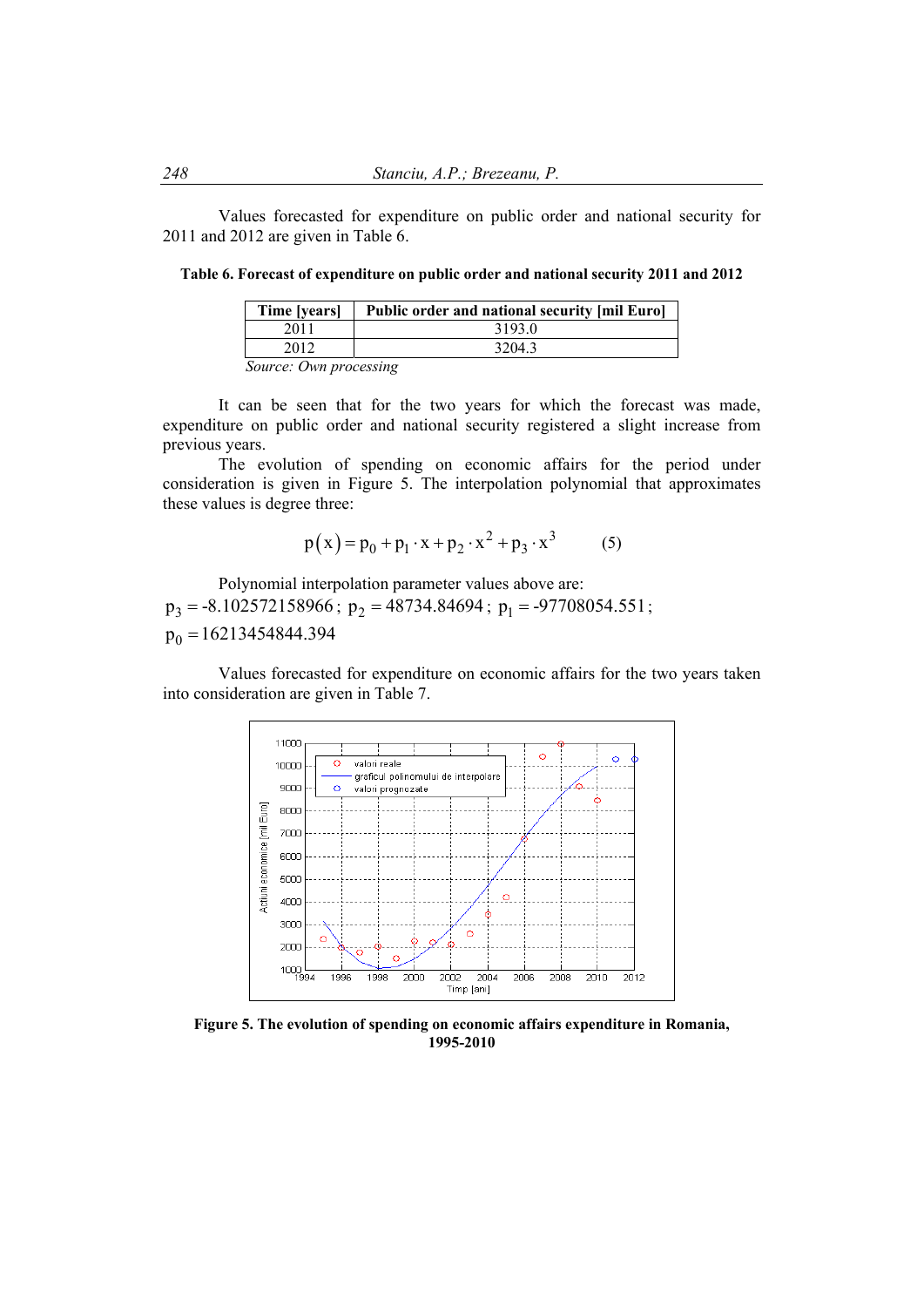|                                                          | Table 7. Forecast of expenditure on economic affairs for 2011 and 2012 |  |
|----------------------------------------------------------|------------------------------------------------------------------------|--|
| $\mathbf{m}_{\text{max}}$ . For a small set $\mathbf{L}$ |                                                                        |  |

| <b>THE PEARS</b>       | <b>ECONOMIC AHAIFS [MILE UPO]</b> |  |
|------------------------|-----------------------------------|--|
| 2011                   | 10282                             |  |
| 2012                   | 10279                             |  |
| Source: Own processing |                                   |  |

Another category is spending on environmental protection. As shown in Figure 6, it appears that this sector was not affected by the economic crisis, and therefore, the values for expenditure on environmental protection are increasing for 2011 and 2012.



#### **Figure 6. The evolution of spending on environmental protection in Romania, 1995-2010**

Interpolation polynomial which approximates the time evolution of spending on environmental protection is:

$$
p(x) = p_0 + p_1 \cdot x + p_2 \cdot x^2 + p_3 \cdot x^3 \tag{6}
$$

 Polynomial interpolation parameter values above are:  $p_0 = 16213454844.394$ ;  $p_1 = 3652798.9142$ ;  $p_2 = -1830.80491$ ;  $p_3 = 0.30586944768$ 

**Table 8. Forecast of expenditure on environmental protection for 2011 and 2012** 

| Time [years] | <b>Environmental protection [mil Euro]</b> |
|--------------|--------------------------------------------|
| 2011         | 1128.7                                     |
| 2012         | 13642                                      |

 *Source: Own processing*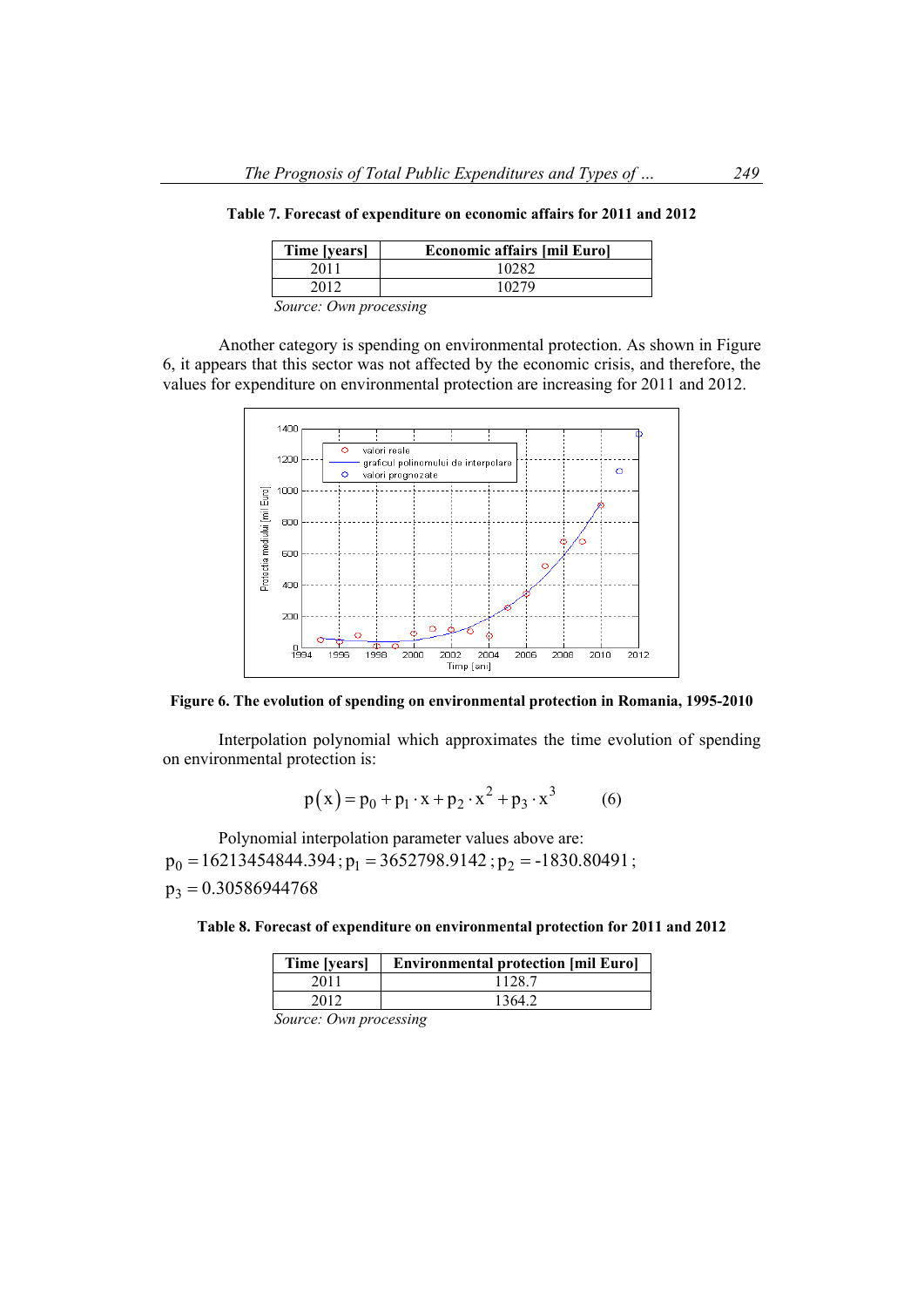

**Figure 7. The evolution of spending on constructions and arrangements in Romania, 1995-2010** 

Figure 7 presents the evolution in time of spending on constructions and arrangements. The interpolation polynomial that approximates these values is degree two:

$$
p(x) = p_0 + p_1 \cdot x + p_2 \cdot x^2 \tag{7}
$$

 Polynomial interpolation parameter values above are:  $p_0 = 6565750.38764$ ;  $p_1 = -6665.34955$ ;  $p_2 = 1.69142156872$ 

**Table 9. Forecast of expenditure on constructions and arrangements for 2011-2012** 

| Time [years]<br><b>Constructions and arrangements [mil Euro]</b> |        |  |
|------------------------------------------------------------------|--------|--|
| 2011                                                             | 2045.9 |  |
| 21851<br>2012                                                    |        |  |
| Source: Own processing                                           |        |  |

 *Source: Own processing* 

 Values forecasted for expenditure on constructions and arrangements for 2011 and 2012 are given in Table 9. We can notice that although the sector has been affected by the crisis, there is still an increase in this category.

Figure 8 presents the evolution in time of spending on health. Data series considered are approximated by a polynomial of degree four:

$$
p(x) = p_0 + p_1 \cdot x + p_2 \cdot x^2 + p_3 \cdot x^3 + p_4 \cdot x^4
$$
 (8)

 Polynomial interpolation parameter values above are:  $p_0 = -6148938754394.371$ ;  $p_1 = 12278736736.05201$ ;  $p_2 = -9194681.7287$ ;  $p_3 = 3060.09853$ ;  $p_4 = -0.38191225308$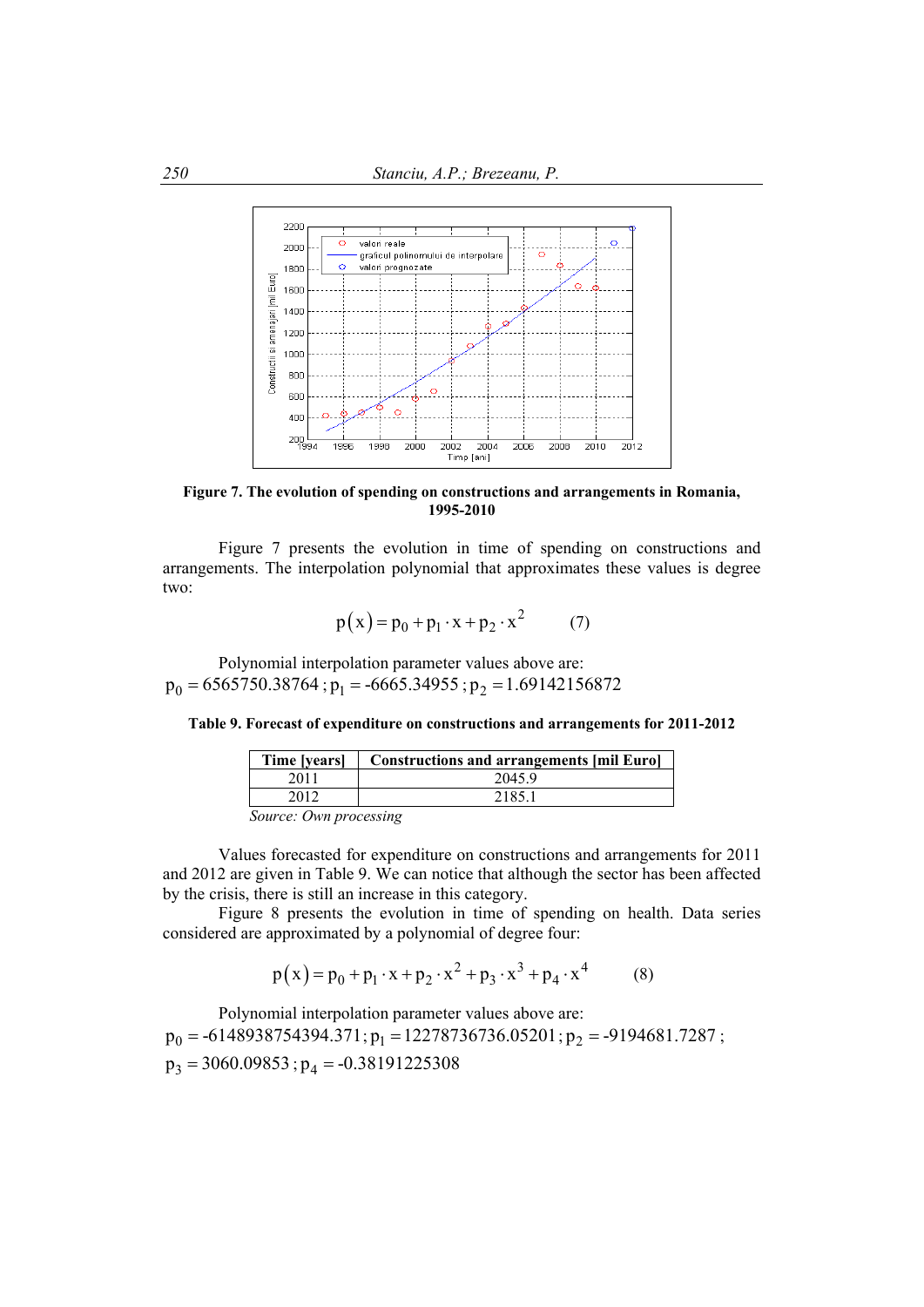

**Figure 8. The evolution of spending on health in Romania, 1995-2010** 

Predicted values for this category have a growing trend in comparison with the years affected by the economic crisis.

**Table 10. Forecast of expenditure on health for 2011 and 2012** 

| Time [years]                                                                            | Health [mil. Euro] |
|-----------------------------------------------------------------------------------------|--------------------|
| 2011                                                                                    | 5034.4             |
| 2012                                                                                    | 5060.6             |
| $C_{\alpha\mu\nu\rho\alpha\lambda}$ $\alpha_{\mu\nu\lambda}$ and $\alpha_{\alpha\beta}$ |                    |

The evolution in time of spending on recreation, culture and religion is

presented in figure 9. 2000 1800 ö valori reale  $\sim$ 1600 graficul polinomului de interpolare Recreere, Cultura si Religie [mil Euro] .<br>valori prognozate 1400 1200 1000 800 600  $\epsilon$ 400 ċ 200

 *Source: Own processing* 

 $^{0}_{1994}$ 

1996

1998

 $2000$ 

**Figure 9. The evolution of spending on recreation, culture and religion in Romania, 1995-2010** 

2002 2004<br>Timp [ani]

 $2006$ 

2008

 $2010$ 

 $\frac{1}{20}$ 12

 $2002$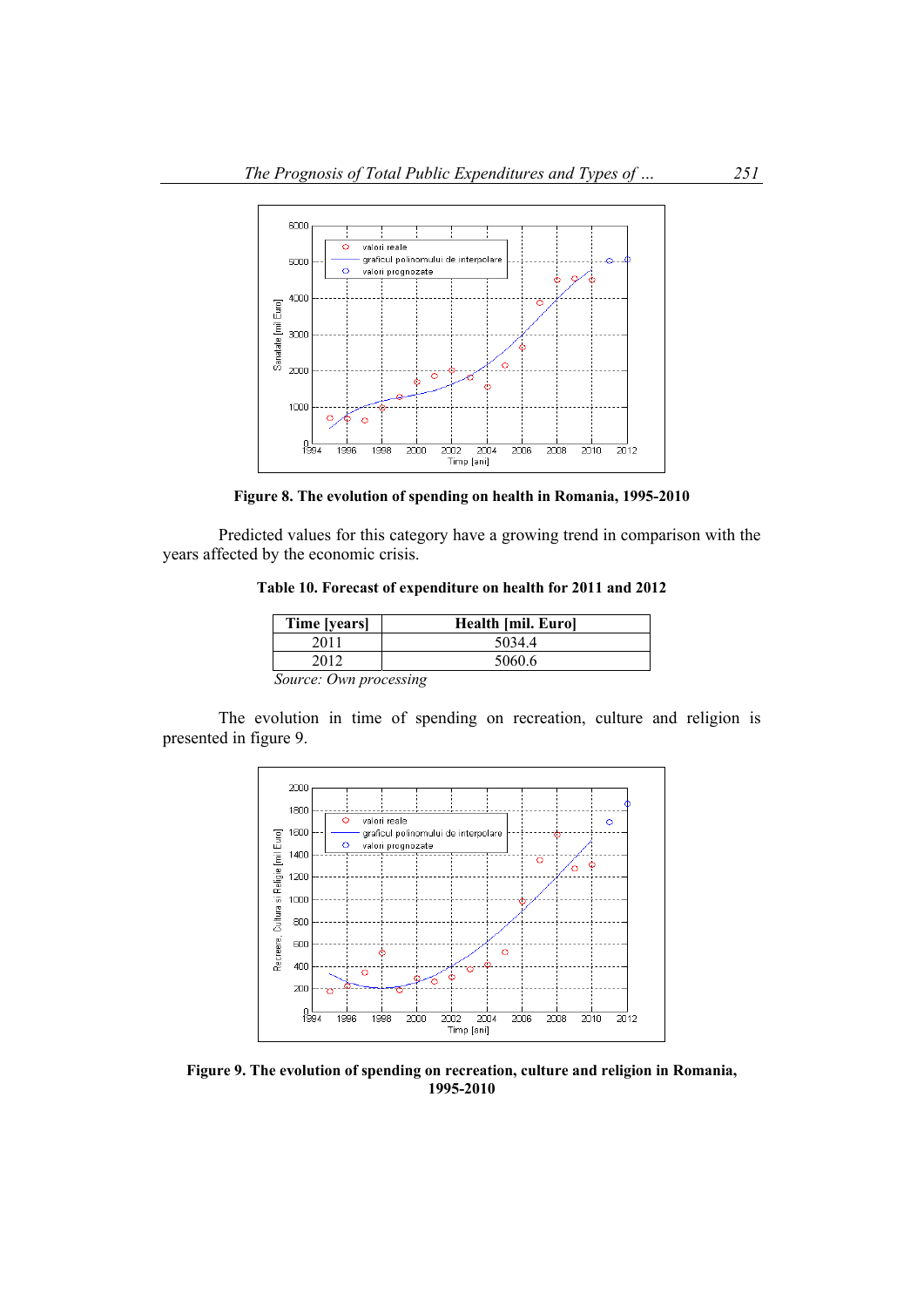Although expenditure on recreation, culture and religion has been affected by the economic crisis, in years 2011 and 2012 more funds were allocated for this sector. Polynomial interpolation resulted from approximating the data series is:

$$
p(x) = p_0 + p_1 \cdot x + p_2 \cdot x^2 + p_3 \cdot x^3 \tag{9}
$$

 Polynomial interpolation parameter values above are:  $p_0 = 3226285332.7476$ ;  $p_1 = -4816438.7658$ ;  $p_2 = 2396.69912$ ;  $p_3 = -0.397525504947$ .

**Table 11. Forecast of expenditure on recreation, culture and religion for 2011 and 2012** 

| Time [years] | Recreation, culture and religion [mil Euro] |
|--------------|---------------------------------------------|
| 2011         | 1695.1                                      |
| 2012         | 1854.5                                      |
| $\sim$       |                                             |

 *Source: Own processing* 

For the period taken into considered, spending on education has the following evolution (figure 10):





The polynomial interpolation is degree three:

$$
p(x) = p_0 + p_1 \cdot x + p_2 \cdot x^2 + p_3 \cdot x^3 \tag{10}
$$

 Polynomial interpolation parameter values above are:  $p_0 = 33270444518.294$ ;  $p_1 = -49809928.484$ ;  $p_2 = 24856.9405$ ;  $p_3 = -4.134793560825$ .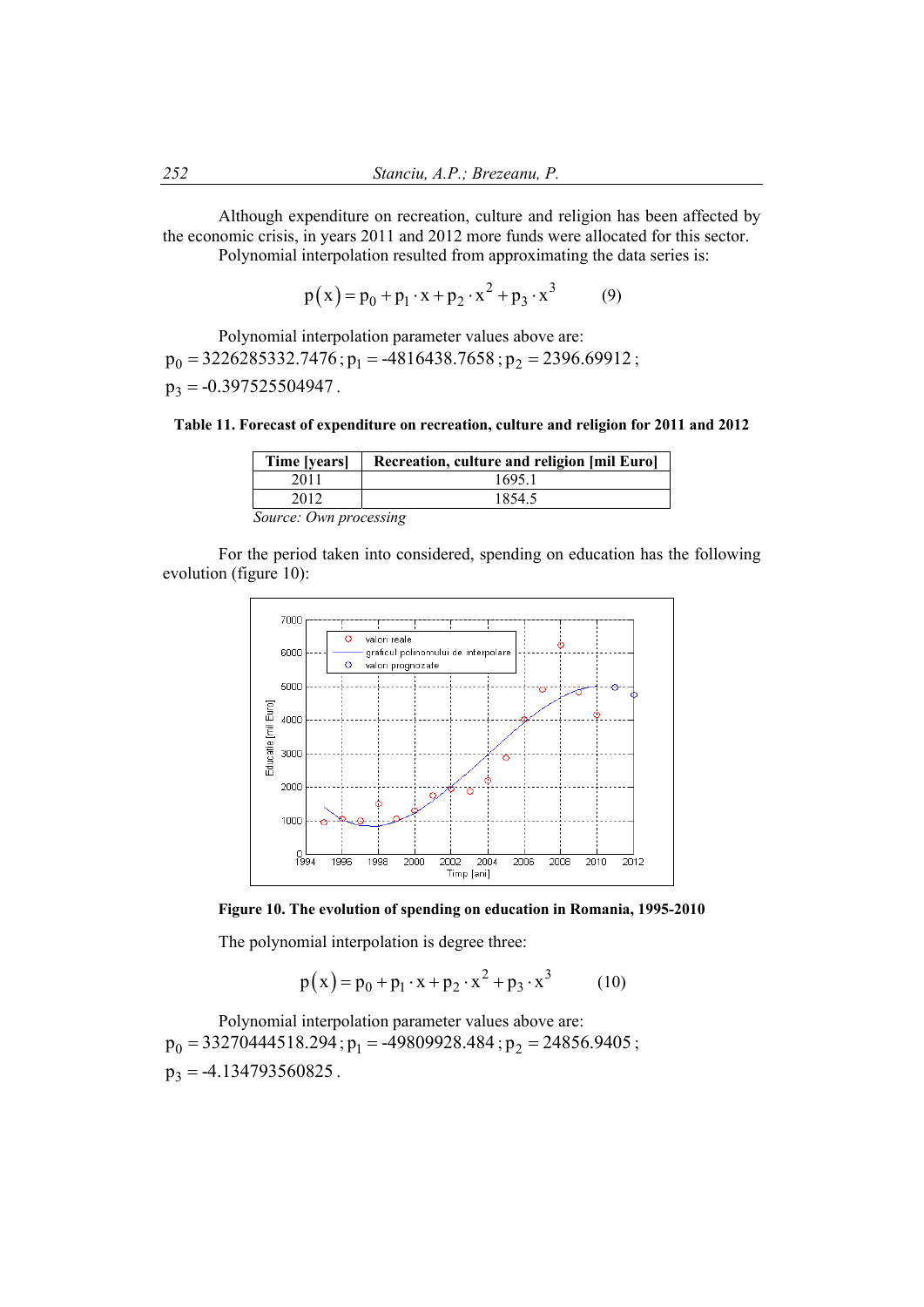| Time [years] | <b>Education [mil Euro]</b> |
|--------------|-----------------------------|
| 2011         | 49741                       |
| 2012         | 4751 7                      |

**Table 12. Forecast of expenditure on education for 2011 and 2012** 

Estimated data in Table 12 show that the education budget is still very small, but slightly increasing.

 Expenditure on social protection in Romania for the period 1995-2010 has the following evolution (figure 11):



**Figure 11. The evolution of spending on social protection in Romania, 1995-2010** 

$$
p(x) = p_0 + p_1 \cdot x + p_2 \cdot x^2 + p_3 \cdot x^3 \tag{11}
$$

 Polynomial interpolation parameter values above are:  $p_0 = -8659575252.2007$ ;  $p_1 = 13174167.4593$ ;  $p_2 = -6679.75558$ ;  $p_3 = 1.128783346282$ 

| Table 13. Forecast of expenditure on social protection for 2011 and 2012 |
|--------------------------------------------------------------------------|
|--------------------------------------------------------------------------|

| Time [years] | <b>Social protection [mil Euro]</b> |  |
|--------------|-------------------------------------|--|
| 201.         |                                     |  |
| 2012         | 25960                               |  |
|              |                                     |  |

 *Source: Own processing* 

It may be noted that expenditure on social protection is increasing in comparison with previous years, the share in GDP is significant compared to other sectors.